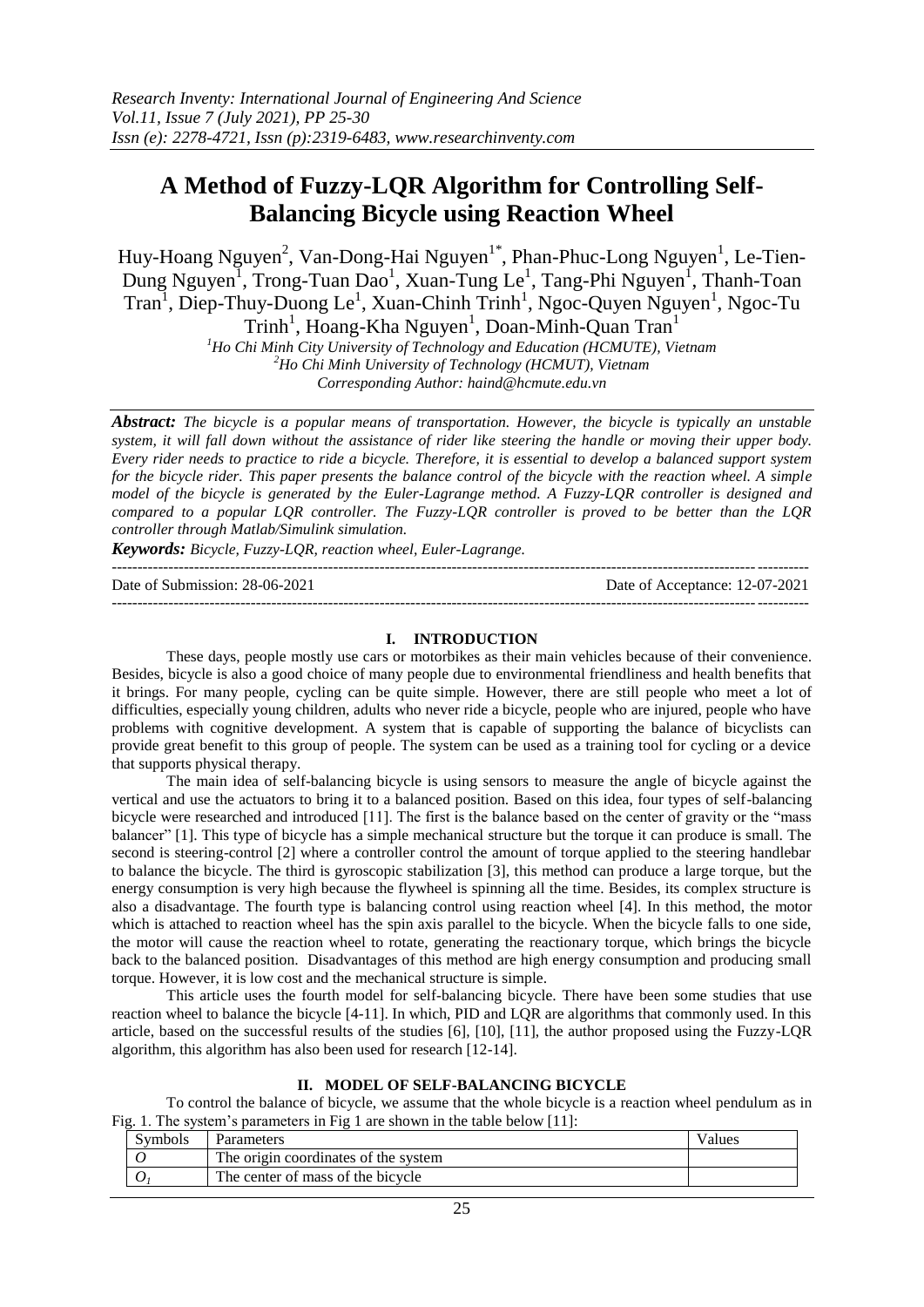| $\mathcal{O}_2$ | The center of mass of the reaction wheel                                   |                          |
|-----------------|----------------------------------------------------------------------------|--------------------------|
| θ               | The angle between the bicycle and the vertical upright direction           |                          |
| $\phi$          | The rotation angle of reaction wheel                                       |                          |
| g               | Gravitational acceleration                                                 | 9.81 m/s <sup>2</sup>    |
| $L_1$           | The distance from the origin O to the center of mass of the bicycle        | $0.25$ m                 |
| $\mathcal{L}$   | The distance from the origin O to the center of mass of the reaction wheel | $0.35 \; \mathrm{m}$     |
| m <sub>1</sub>  | The bicycle mass                                                           | $20.1$ kg                |
| m <sub>2</sub>  | The reaction wheel mass                                                    | $3.7$ kg                 |
| I <sub>1</sub>  | The bicycle moment of inertia about its center of mass                     | $1.504$ kgm <sup>2</sup> |
| I <sub>2</sub>  | The reaction wheel moment of inertia about its center of mass              | $0.052$ kgm <sup>2</sup> |
| $R_m$           | The armature coil inductance                                               | $0.71 \Omega$            |
| $K_t$           | The motor torque constant                                                  | $0.0229$ Nm/A            |
| $K_e$           | The motor back emf constant                                                | $0.0229$ Vs/rad          |
| $N_{\varrho}$   | The motor gear ratio                                                       | 25:1                     |

**Table 1.** The parameters of the system



Figure 1. The model of self-balancing bicycle using reaction wheel [11]

In this paper, the mathematical equations are obtained by Euler-Lagrange method. The total kinematic

In this paper, the mathematical equations are obtained by Euler-Lagrange method. The total kinematic  
energy of the system can be expressed as follow:  

$$
T = \frac{1}{2} (m_1 L_1^2 + m_2 L_2^2 + I_1 + I_2) \dot{\theta}^2 + I_2 \dot{\theta} \dot{\phi} + \frac{1}{2} I_2 \dot{\theta}^2
$$
  
The potential energy of the system is obtained as below:  

$$
U = (m_1 L_1 + m_2 L_2) g \cos \theta
$$
 (2)

$$
U = (m_1 L_1 + m_2 L_2) g \cos \theta
$$
  
Then, the Lagrange operator can be obtained as follows:

The potential energy of the system is obtained as below:  
\n
$$
U = (m_1 L_1 + m_2 L_2) g \cos \theta
$$
\nThen, the Lagrange operator can be obtained as follows:  
\n
$$
L = T - U = \frac{1}{2} (m_1 L_1^2 + m_2 L_2^2 + I_1 + I_2) \dot{\theta}^2 + I_2 \dot{\theta} \dot{\phi} + \frac{1}{2} I_2 \dot{\phi}^2 - (m_1 L_1 + m_2 L_2) g \cos \theta
$$
\n(3)  
\nLagrange equations:

Lagrange equations:

Lagrange equations.  
\n
$$
\begin{cases}\n\frac{d}{dt} \left( \frac{\partial L}{\partial \dot{\theta}} \right) - \frac{\partial L}{\partial \theta} = 0 \\
\frac{d}{dt} \left( \frac{\partial L}{\partial \dot{\phi}} \right) - \frac{\partial L}{\partial \phi} = T_r\n\end{cases} \Longleftrightarrow \begin{cases}\n(m_1 L_1^2 + m_2 L_2^2 + I_1 + I_2)\ddot{\theta} \\
+ I_2 \ddot{\phi} - (m_1 L_1 + m_2 L_2)g \sin \theta = 0 \\
I_2 (\ddot{\theta} + \ddot{\phi}) = T_r\n\end{cases}
$$
\n(4)

When  $\theta$  is very small ( $\sin \theta \approx \theta$ ), we can obtain the linearized equation of the system as follows:

$$
\begin{cases}\n(m_1 L_1^2 + m_2 L_2^2 + I_1 + I_2)\ddot{\theta} \\
+ I_2 \ddot{\phi} - (m_1 L_1 + m_2 L_2)\theta = 0 \\
I_2(\ddot{\theta} + \ddot{\phi}) = T_r\n\end{cases}
$$
\n(5)

Let  $x = [x_1 \ x_2 \ x_3 \ x_4]^T = [\theta \ \phi \ \dot{\theta} \ \dot{\theta}]^T$  be the state-variables vector. We obtain state-space equations of system as below: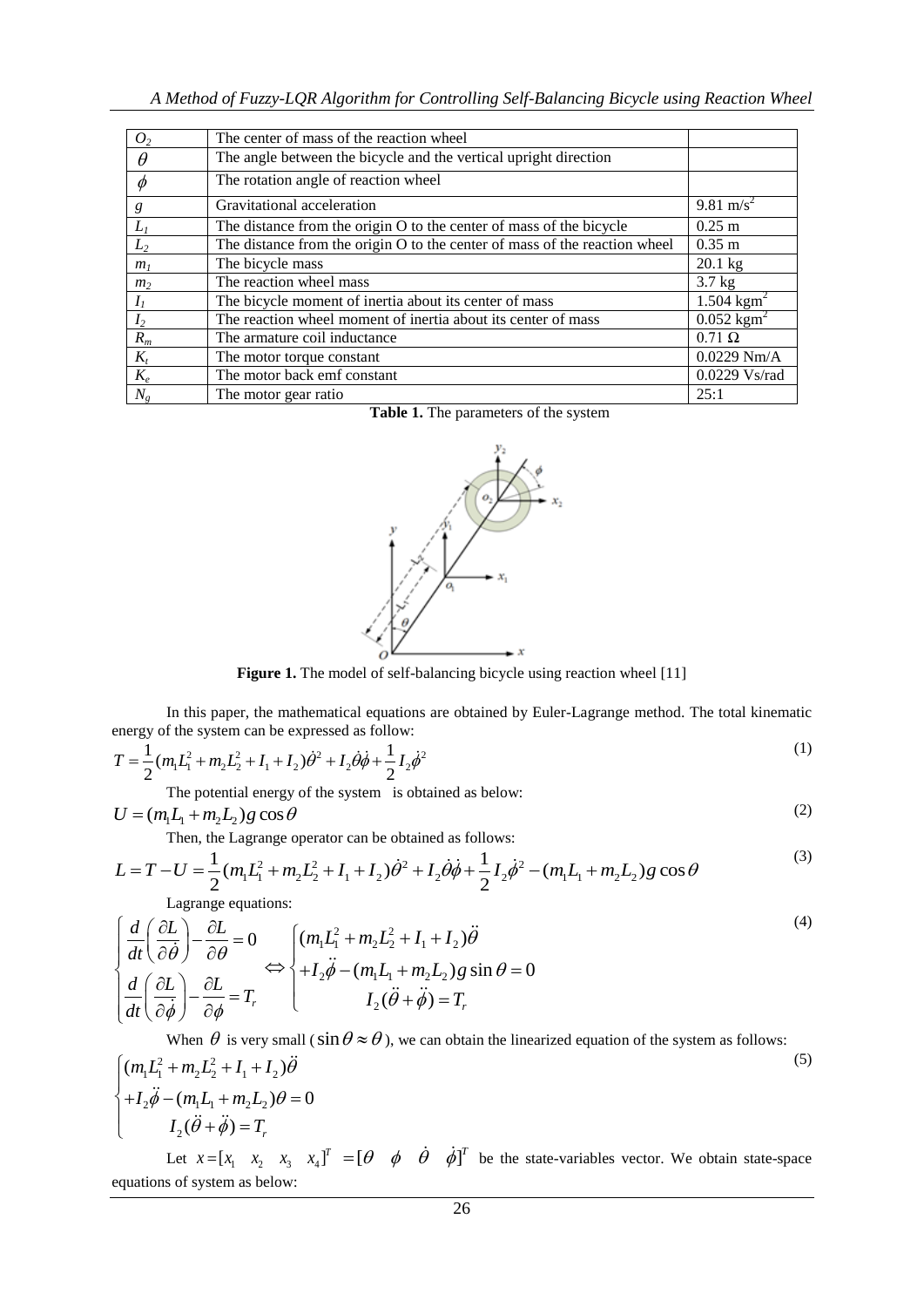|  |  |  | $\begin{bmatrix} \dot{x}_1 \\ \dot{x}_2 \\ \dot{x}_3 \\ \dot{x}_4 \end{bmatrix} = \begin{bmatrix} 0 & 0 & 1 & 0 \\ 0 & 0 & 0 & 1 \\ b/a & 0 & 0 & 0 \\ -b/a & 0 & 0 & 0 \end{bmatrix} \begin{bmatrix} x_1 \\ x_2 \\ x_3 \\ x_4 \end{bmatrix} + \begin{bmatrix} 0 \\ 0 \\ -1/a \\ (a+I_2)/(aI_2) \end{bmatrix} T,$ |
|--|--|--|-------------------------------------------------------------------------------------------------------------------------------------------------------------------------------------------------------------------------------------------------------------------------------------------------------------------|
|  |  |  |                                                                                                                                                                                                                                                                                                                   |

where  $a = m_1 L_1^2 + m_2 L_2^2 + I_1$ ;  $b = (m_1 L_1 + m_2 L_2) g$ 

Next, we have the model of DC motor with gear system:

$$
\begin{cases}\nV = L_m \frac{di}{dt} + R_m i + K_e \omega_m \\
T_m = K_i i \\
T_r = N_g T_m\n\end{cases} (7)
$$

where: *V* is motor supply voltage,  $K_e$  is a motor back emf constant,  $\omega_m$  is motor angular speed,  $L_m$  is armature coil inductance,  $R_m$  is armature coil resistance, *i* is armature current,  $T_m$  is the motor generated torque,  $K_t$  is a motor torque constant, and  $N<sub>g</sub>$  is the gear ratio.

We can neglect the term of inductance because the motor inductance value is much less than the motor resistance value  $(L_m \ll R_m)$ . The relationship between the motor and reaction wheel can be expressed as:  $\omega_m = N_g \omega_r$ (8)

where  $\omega_r$  is reaction wheel angular speed.

Thus, the momentary torque that the motor supply for reaction wheel can be found as:  
\n
$$
T_r = N_g K_t \left( \frac{V - K_e N_g \dot{\phi}}{R_m} \right)
$$
\n(9)

By combining the mathematical equation of the motor and the reaction wheel, we can obtain the state  $F \cap T$  $(10)$ 

$$
\begin{bmatrix}\n\dot{x}_1 \\
\dot{x}_2 \\
\dot{x}_3 \\
\dot{x}_4\n\end{bmatrix} = \begin{bmatrix}\n0 & 0 & 1 & 0 \\
0 & 0 & 0 & 1 \\
b/a & 0 & 0 & 0 \\
-b/a & 0 & 0 & 0\n\end{bmatrix}\n\begin{bmatrix}\nx_1 \\
x_2 \\
x_3\n\end{bmatrix} + \begin{bmatrix}\n0 \\
-1/a \\
a+b\end{bmatrix}T, \\
\text{where } a = m_1\vec{L}_1^2 + m_2\vec{L}_2^2 + I_1, b = (m_1\vec{L}_1 + m_2\vec{L}_2)g \\
\text{where } a = m_1\vec{L}_1^2 + m_2\vec{L}_2^2 + I_1, b = (m_1\vec{L}_1 + m_2\vec{L}_2)g \\
T_m = K_1\vec{d}
$$
\nwhere: *V* is motor supply voltage, *K<sub>e</sub>* is a motor back emf constant,  $\omega_m$  is motor angular speed, *L<sub>m</sub>* is armature  
not not inductance, *R<sub>m</sub>* is armature with gerar system:  
not to the case under the form of inductance because the motor inductance value is much less than the motor  
matrix value, *R<sub>m</sub>* is a matter of 0 resistance value, *K<sub>n</sub>* is an matter current, *T<sub>m</sub>* is the motor generated torque, *K<sub>n</sub>* is a  
reduced value  $(I_m << R_m)$ . The relationship between the motor and reaction wheel can be expressed as:  
 $\omega_m = N_g \omega$ ,  
where  $\omega_r$  is reaction wheel angular speed.  
Thus, the momentum of the whole system:  
 $\mathbf{F} = N_g K_s \left(\frac{V - K_s N_g \phi}{R_m}\right)$   
By combining the mathematical equation of the motor and the reaction wheel, we can obtain the state  
from of the whole system:  
 $\begin{aligned}\n\dot{x}_1 \\
\dot{x}_2 \\
\dot{x}_3\n\end{aligned} = \begin{bmatrix}\n0 & 0 & 0 & 1 \\
0 & 0 & 0 & 1 \\
a_{31} & 0 & 0 & a_{44} \\
a_{41} & 0 & 0 & a_{44}\n\end{bmatrix}\n\begin{bmatrix}\nx_1 \\
x_2 \\
x_3\n\end{bmatrix} + \begin{bmatrix}\n0 \\
0 \\
b_1 \\
c_2\n\end{bmatrix}V;$ 

By substituting parameter values in Table 1, the state space expression of the system is changed into:

By substituting parameter values in Table 1, the state span  
\n
$$
\begin{bmatrix} \dot{x}_1 \\ \dot{x}_2 \\ \dot{x}_3 \\ \dot{x}_4 \end{bmatrix} = \begin{bmatrix} 0 & 0 & 1 & 0 \\ 0 & 0 & 0 & 1 \\ 19.2934 & 0 & 0 & 0.1457 \\ -19.2934 & 0 & 0 & -9.1500 \end{bmatrix} \begin{bmatrix} x_1 \\ x_2 \\ x_3 \\ x_4 \end{bmatrix} + \begin{bmatrix} 0 \\ 0 \\ -0.2545 \\ 15.9825 \end{bmatrix} V
$$

## **III. RESULTS AND DISCUSSIONS**

# **3.1. LQR Controller**

Suppose that the state equation of the system is:

$$
\begin{aligned}\n\dot{x} &= Ax + Bu \tag{12} \\
J &= \frac{1}{2} \int_{0}^{\infty} (x^T Q x + u^T R u) dt \tag{13}\n\end{aligned}
$$

where  $Q$  is a positive semi definite matrix ,  $R$  is a positive definite matrix

(6)

(11)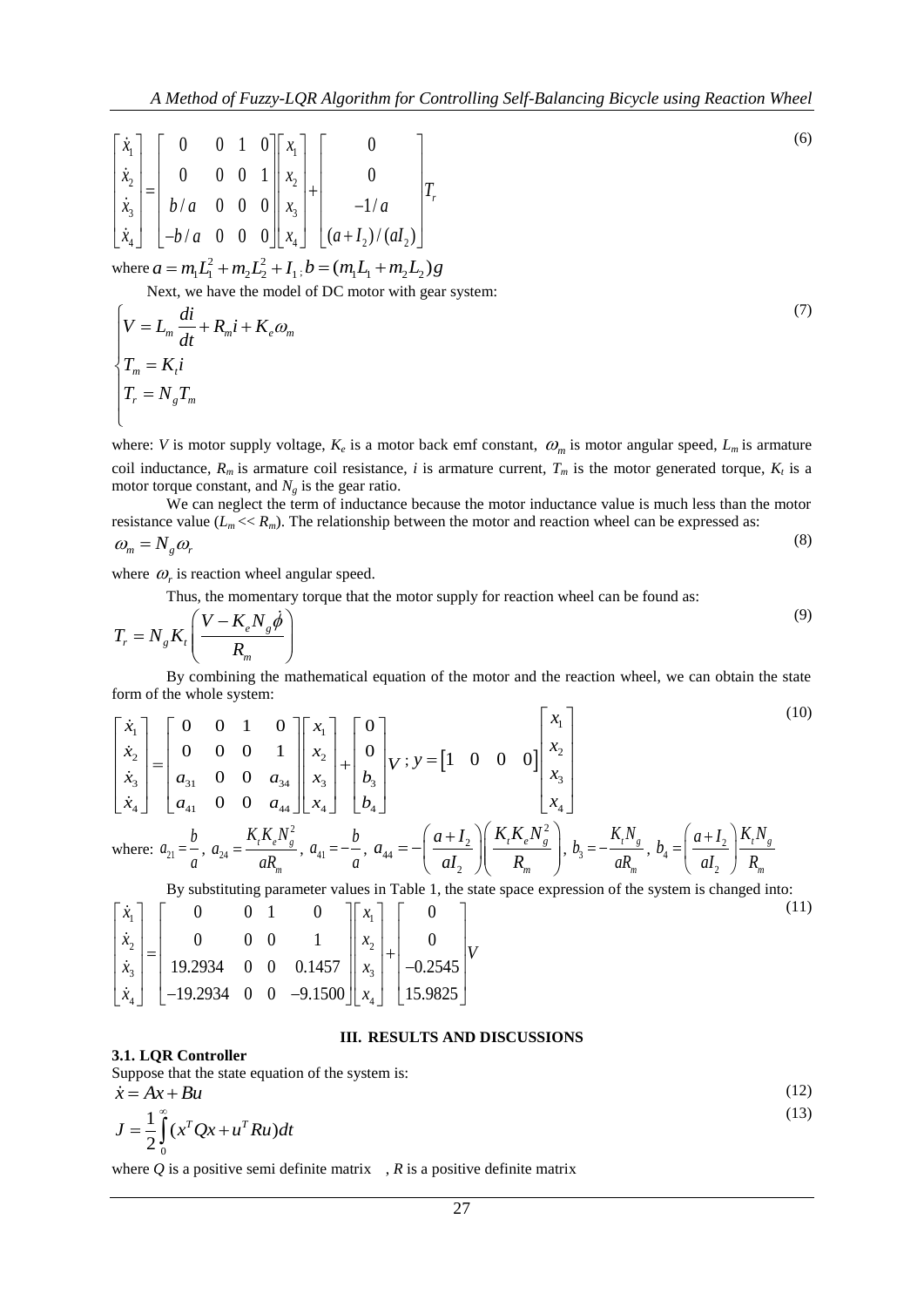(15)

(16)

The optimal controller can make the system comeback to zero state and minimize the performance index *J.*

$$
u(t) = -Kx(t) \tag{14}
$$

where K is a state feedback gain matrix:

$$
K = R^{-1}B^T S
$$

And *S* is the solution of Riccati matrix algebraic equation:<br> $A^T S + SA - SBR^{-1}B^T S + Q = 0$ 

$$
A^T S + SA - SBR^{-1}B^T S + Q = 0
$$

In this paper, authors choose *Q* = [1 0 0 0; 0 1 0 0; 0 0 1 0; 0 0 0 1] and *R* = 1.



**Figure 2.** The scheme of LQR controller

# **3.2. Fuzzy-LQR Controller**

## **3.2.1. Variables combination**

The main idea is to use combining technique to make transform variables of the system into error (E) and the rate of change of error (EC).



$$
\left[ \begin{matrix} \theta & \phi & \dot{\theta} & \dot{\phi} \end{matrix} \right]
$$

**Figure 3.** The model of fuzzy-LQR controller

Fig. 3 describes structure of Fuzzy-LQR controller, in which *KE*, *KEC*, *KU* are standardization coefficients.

Combination function is defined as:  
\n
$$
F(X) = \begin{bmatrix} \frac{K_{\theta}}{\|K\|_2} & \frac{K_{\phi}}{\|K\|_2} & 0 & 0 \\ 0 & 0 & \frac{K_{\dot{\theta}}}{\|K\|_2} & \frac{K_{\dot{\theta}}}{\|K\|_2} \end{bmatrix}
$$
\nwhere  $K = \begin{bmatrix} K_{\theta} & K_{\phi} & K_{\dot{\theta}} & K_{\dot{\phi}} \\ K_{\phi} & K_{\phi} & K_{\dot{\phi}} \end{bmatrix}$  is state feedback matrix collected by above LQR problem.  
\n
$$
\|K\|_2 = \sqrt{K_{\theta}^2 + K_{\phi}^2 + K_{\dot{\theta}}^2 + K_{\dot{\phi}}^2}
$$
\nSubstitute  $K = [-935.9310 - 1.0000 - 214.5207 - 2.2370]$  into (17):  
\n
$$
F(X) = \begin{bmatrix} -0.9747 & -0.0010 & 0 & 0 \\ 0 & 0 & -0.2234 & -0.0023 \end{bmatrix}
$$
\nThe error E and the rate of change of error are calculated by this:  
\n
$$
\begin{bmatrix} E \\ EC \end{bmatrix} = F(X)X^T
$$
\n(19)

In this case: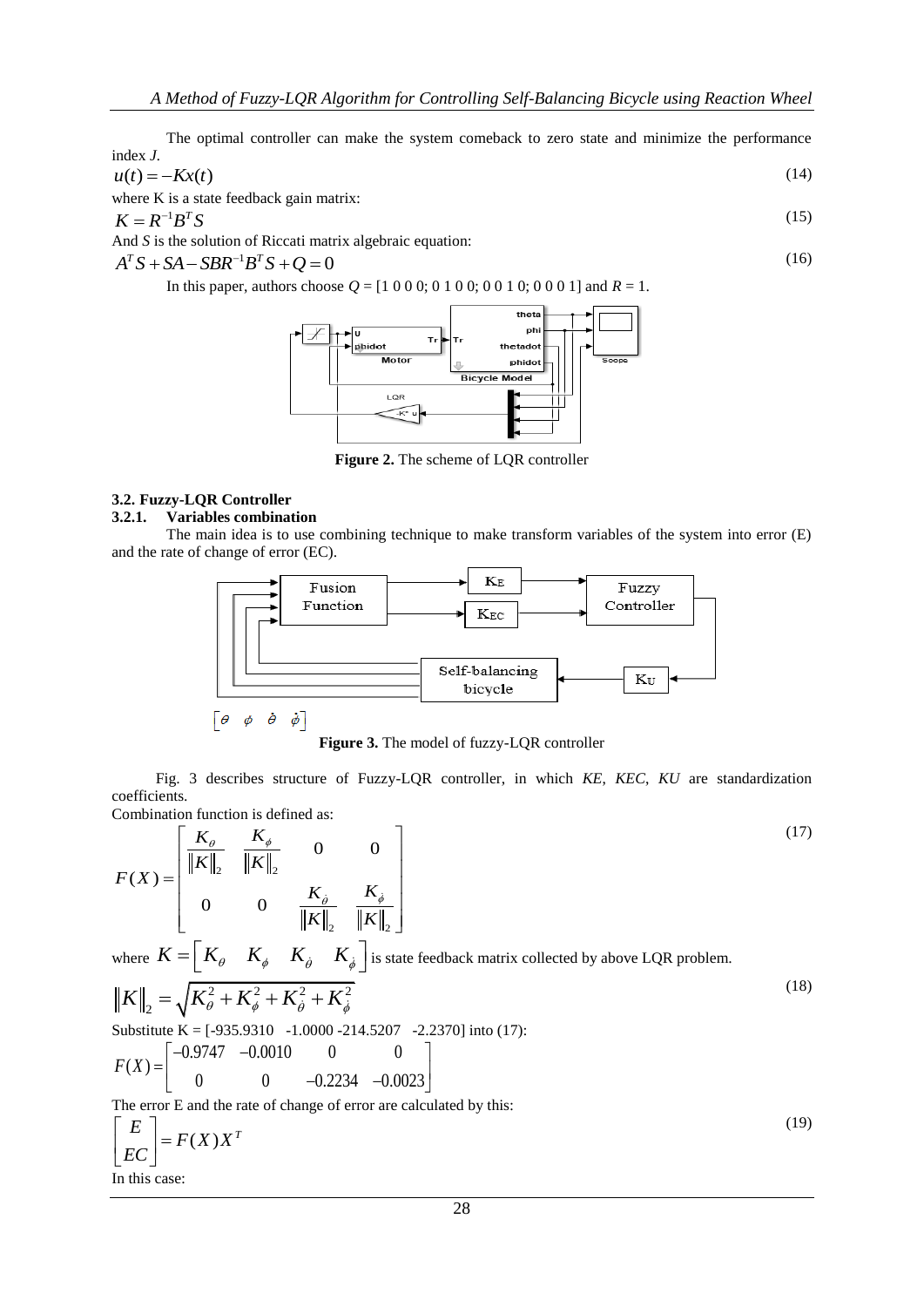$$
\begin{cases}\nE = K_{\theta} \theta + K_{\phi} \phi \\
EC = K_{\theta} \dot{\theta} + K_{\phi} \dot{\phi}\n\end{cases}
$$
\n(20)

Figure 1 shows the reaction scheme of the syntheses of the derivatives of ibuprofen through the esterification reaction, which resulted in the production of 5 derivatives.

#### **3.2.2. Fuzzy-LQR controller**

The fuzzy controller has 2 inputs E and EC, 1 output U. The input and output membership functions are triangular and have 7 functions each as shown in Figure 4, Figure 5 and Figure 6